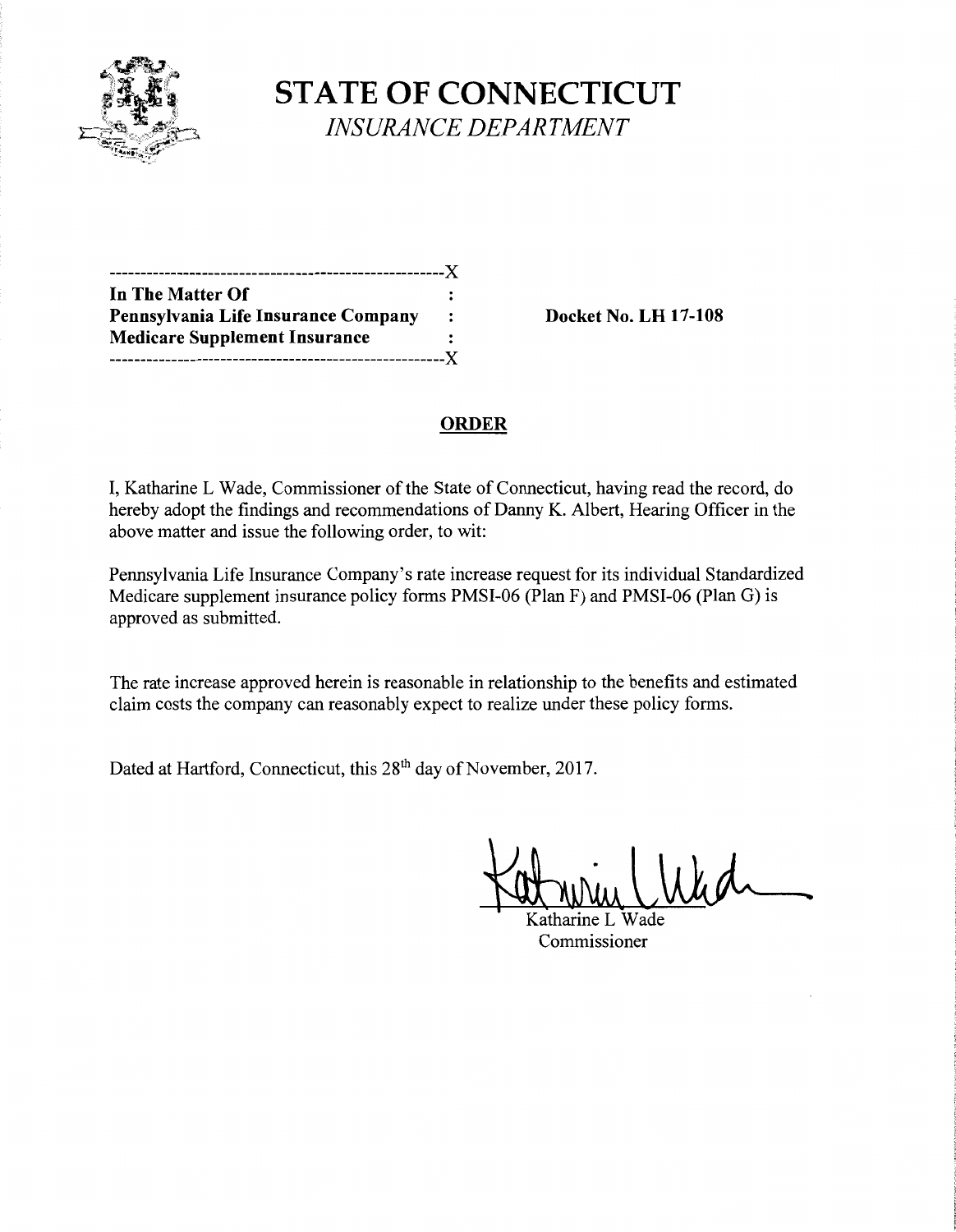

**STATE OF CONNECTICUT** ..  $INSURANCE DEPARTMENT$ 

| In The Matter Of                     |   |
|--------------------------------------|---|
| Pennsylvania Life Insurance Company  | : |
| <b>Medicare Supplement Insurance</b> |   |
|                                      |   |

**Pocket No. LH 17-108** 

# **PROPOSED FINAL DECISION**

### **I. INTRODUCTION**

The Insurance Commissioner of the State of Connecticut is empowered to review rates charged for individual and group Medicare supplement policies sold to any resident of this State who is eligible for Medicare. The source for this regulatory authority is contained in Chapter 700c and Section 38a-495a of the Connecticut General Statutes.

After due notice, a hearing was held at the Insurance Department in Hartford, CT on Thursday, November 16, 2017, to consider whether or not the rate increase requested by Pennsylvania Life Insurance Company on its individual Standardized Medicare supplement insurance business should be approved.

No members from the general public attended the hearing.

No company representatives from Pennsylvania Life Insurance Company attended the hearing.

The hearing was conducted in accordance with the requirements of Section 38a-474, Connecticut General Statutes, the Uniform Administrative Procedures Act, Chapter 54 of Section 38a-8-1 et seq. of the Regulations of Connecticut State Agencies.

A Medicare supplement policy is a private health insurance policy sold on an individual or group basis, which provides benefits that are additional to the benefits provided by Medicare. For many years Medicare supplement policies have been highly regulated under both state and federal law to protect the interests of persons eligible for Medicare who depend on these policies to provide additional coverage for the costs of health care.

Effective December 1, 2005, Connecticut amended its program of standardized Medicare supplement policies in accordance with Section 38a-496a of the Connecticut General Statutes, and Sections 38a-495a-1 through 38a-495a-21 of the Regulations of Connecticut Agencies. This program, which conforms to federal requirements, provides a "core" package of benefits known as Plan A. Insurers may also offer any one or more of eleven other plans (Plans B through N).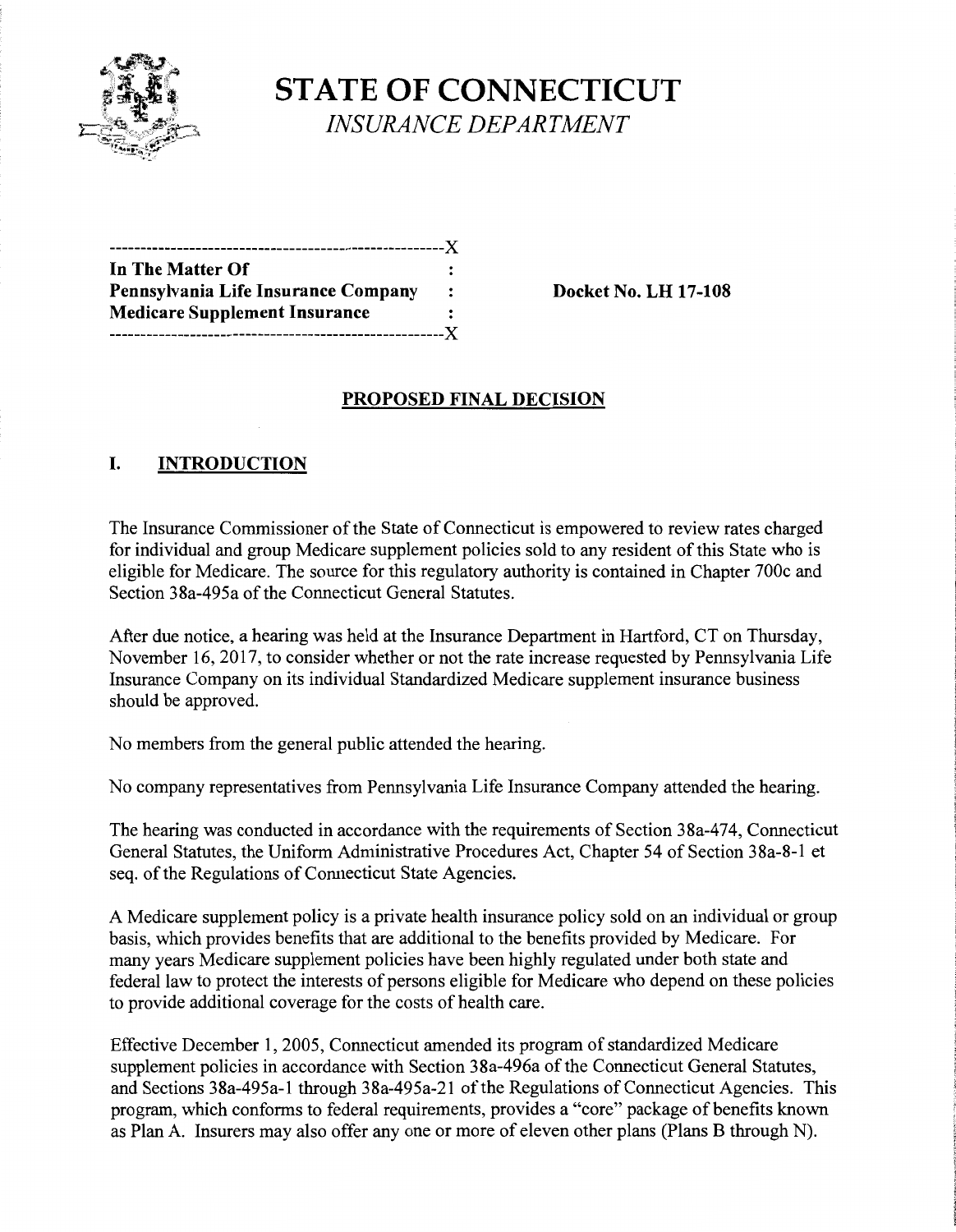Effective January 1, 2006, in accordance with Section 38a-495c of the Connecticut General Statutes (as amended by Public Act 05-20) premiums for all Medicare supplement policies in the state must use community rating. Rates for Plans A through N must be computed without regard to age, gender, previous claims history or the medical condition of any person covered by a Medicare supplement policy or certificate.

The statute provides that coverage under Plans A through N may not be denied on the basis of age, gender, previous claims history or the medical condition of any covered person. Insurers may exclude benefits for losses incurred within six months from the effective date of coverage based on a pre-existing condition.

Effective October 1, 1998, carriers that offer Plan B or Plan C must make these plans as well as Plan A, available to all persons eligible for Medicare by reason of disability.

Insurers must also make the necessary arrangements to receive notice of all claims paid by Medicare for their insureds so that supplement benefits can be computed and paid without requiring insureds to file claim forms for such benefits. This process of direct notice and automatic claims payment is commonly referred to as "piggybacking" or "crossover".

Sections 38a-495 and 38a-522 of the Connecticut General Statutes, and Section 38a-495a-10 of the Regulations of Connecticut Agencies, state that individual and group Medicare supplement policies must have anticipated loss ratios of 65% and 75%, respectively. Under Sections 38a-495-7 and 38a-495a-10 of the Regulations of Connecticut Agencies, filings for rate increases must demonstrate that actual and expected losses in relation to premiums meet these standards, and anticipated loss ratios for the entire future period for which the requested premiums are calculated to provide coverage must be expected to equal or exceed the appropriate loss ratio standard.

Section 38a-473 of the Connecticut General Statutes provides that no insurer may incorporate in its rates for Medicare supplement policies factors for expenses that exceed 150% of the average expense ratio for that insurer's entire written premium for all lines of health insurance for the previous calendar year.

#### **II. FINDING OF FACT**

After reviewing the exhibits entered into the record of this proceeding, and utilizing the experience, technical competence and specialized knowledge of the Insurance Department, the undersigned makes the following findings of fact:

- 1. Pennsylvania Life Insurance Company is requesting a rate increase of 6.0% on its individual standardized plans F and G.
- 2. There are 3 policies in-force in Connecticut and 1,005 policies nationwide as of 6/30117.
- 3. Penn Life has certified that their expense factor is in compliance with section 38a-473, C.G.S.